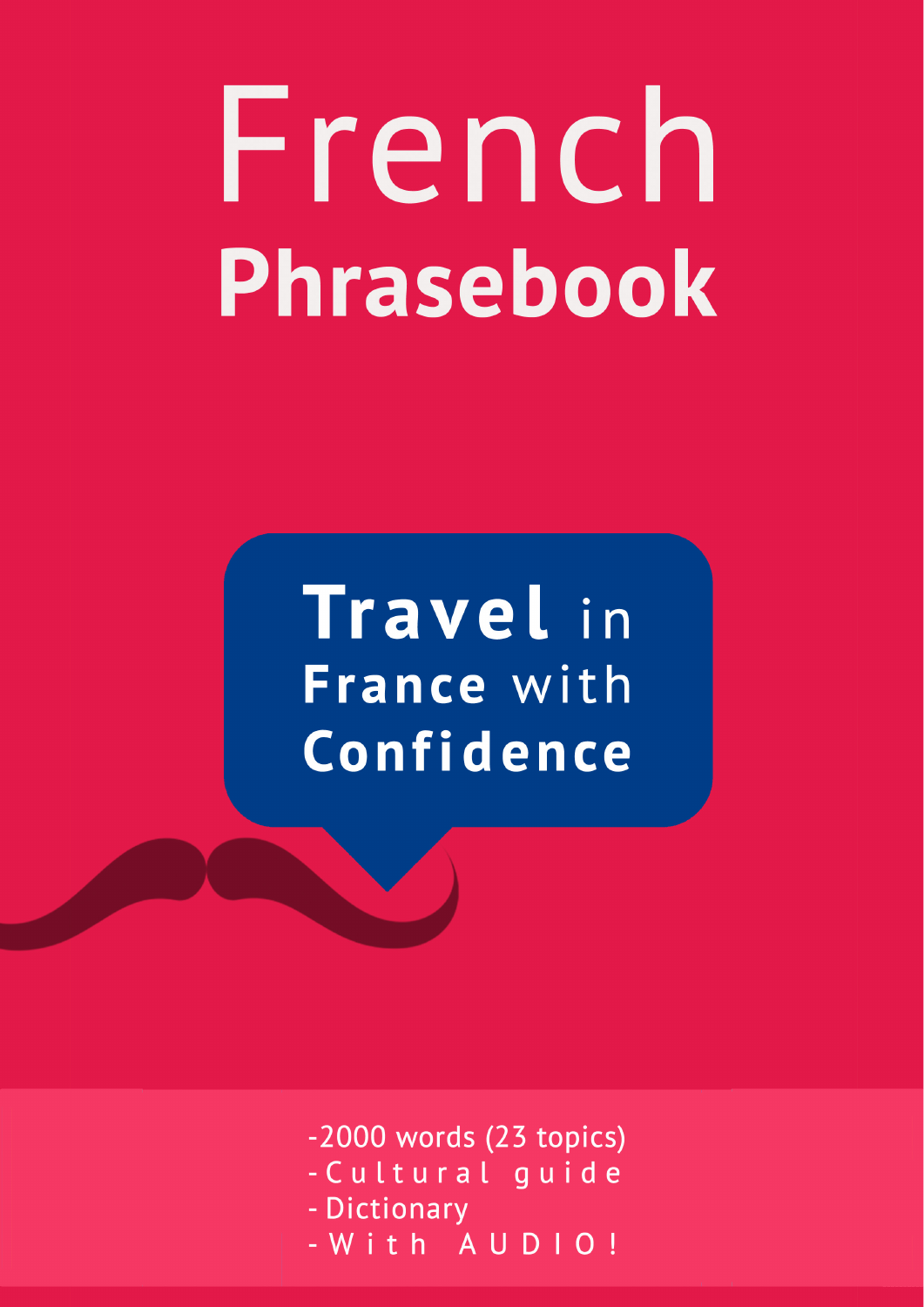#### **Foreword**

As a French man who spends a lot of time with foreigners, I know that traveling to France can be a bittersweet experience. French waiters have a reputation for ignoring tourists' orders and French people (particularly Parisians) are considered rude and unwilling to help. But I believe this is just a general misunderstanding.

Better communication can be one way to ease this problem. If you are able to communicate even slightly in French, I guarantee that you will face a totally different experience in my country. A simple « Bonjour » « merci » « s'il vous plait » can be a game changer when you deal with sales clerks, waiters or any French person walking in the street.

The main objective of this phrasebook is to make your travelling experience in France as smooth as possible by giving you all the keys to communicate in French in a simple way.

Your feedback is important to me : Do not hesitate to contact me at frederic@talkinfrench.com . If you think there is some room for improvement I will pay attention to your request. I want this to be the best French phrasebook. Also if you happen to visit France (in particular Paris), contact me perhaps we can have a little chat together.

> Merci, Thank you Frédéric BIBARD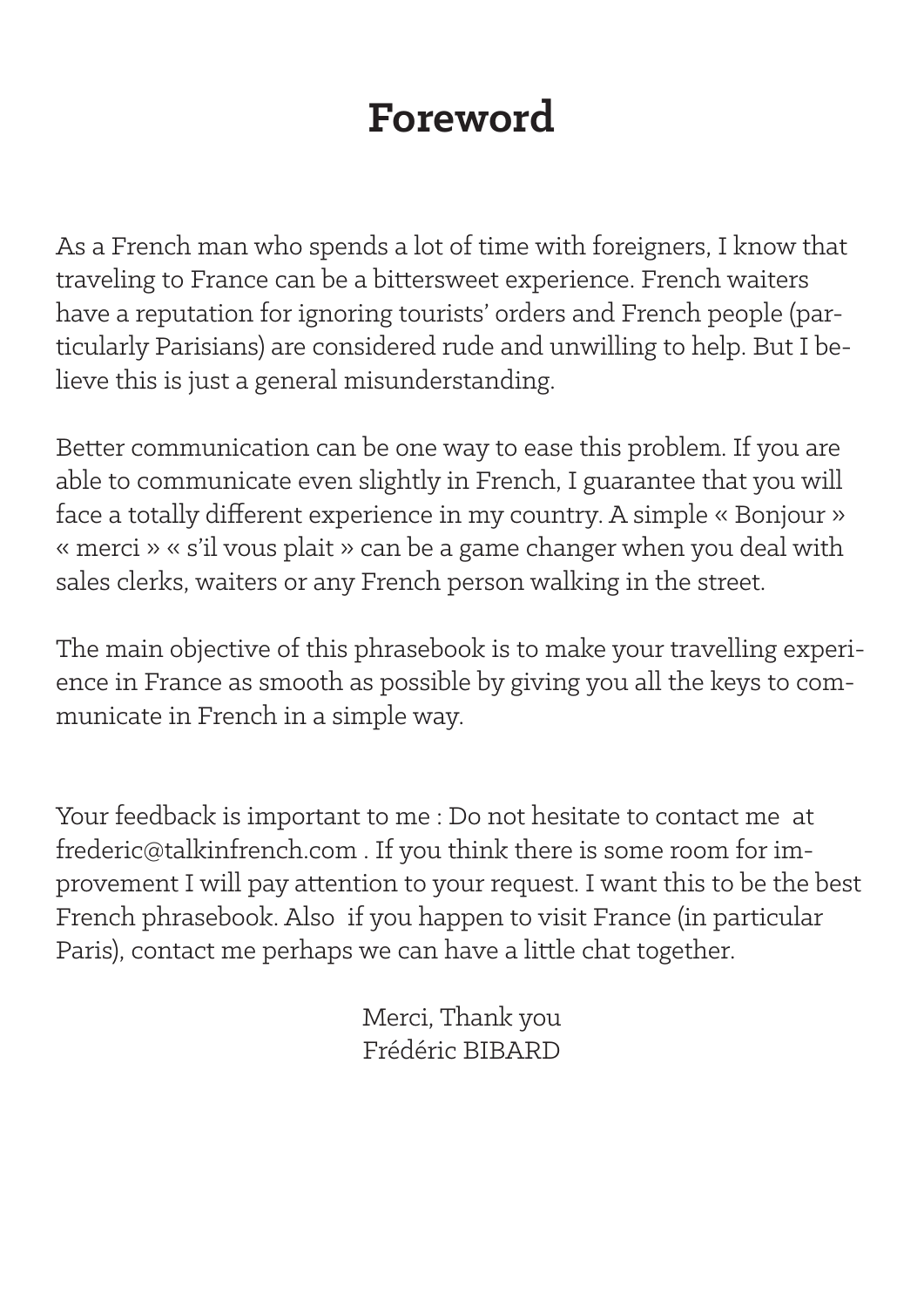#### Contents

French Pronunciation Guide 4 1/ Difficulties - Les difficultés10 2/ Border Crossing - A la frontière 15 3/ Greetings - Salutations 17 4/ Travel Expressions - Pour le voyage 22 5/ Time, Numbers- Horaire et nombres 30 6/ Accomodations- Hébergements 34 7/ Bank - La banque 39 8/ Sightseeing - Tourisme 40 9/ Food - La nourriture 44 10/ Shopping - Le shopping 73 11/ Post office- La poste 80 12/ Weather - La météo 83 13/ Health - santé 85 14/Sports - Sports 89 15/Church - Eglise 89 16/ Avoid to say - Ne pas dire 91 Bonus 93 10 Tips to Do and not do in France as a Tourist 94 A guide to French Food Habits 98 BONUS TOPIC: Why don't the French Get Fat?? 101 40 things you need to know about French taboos. 104 Menu Reader 107 Dictionary English - French 133 Dictionary French - English 195 How to download the Mp3s 259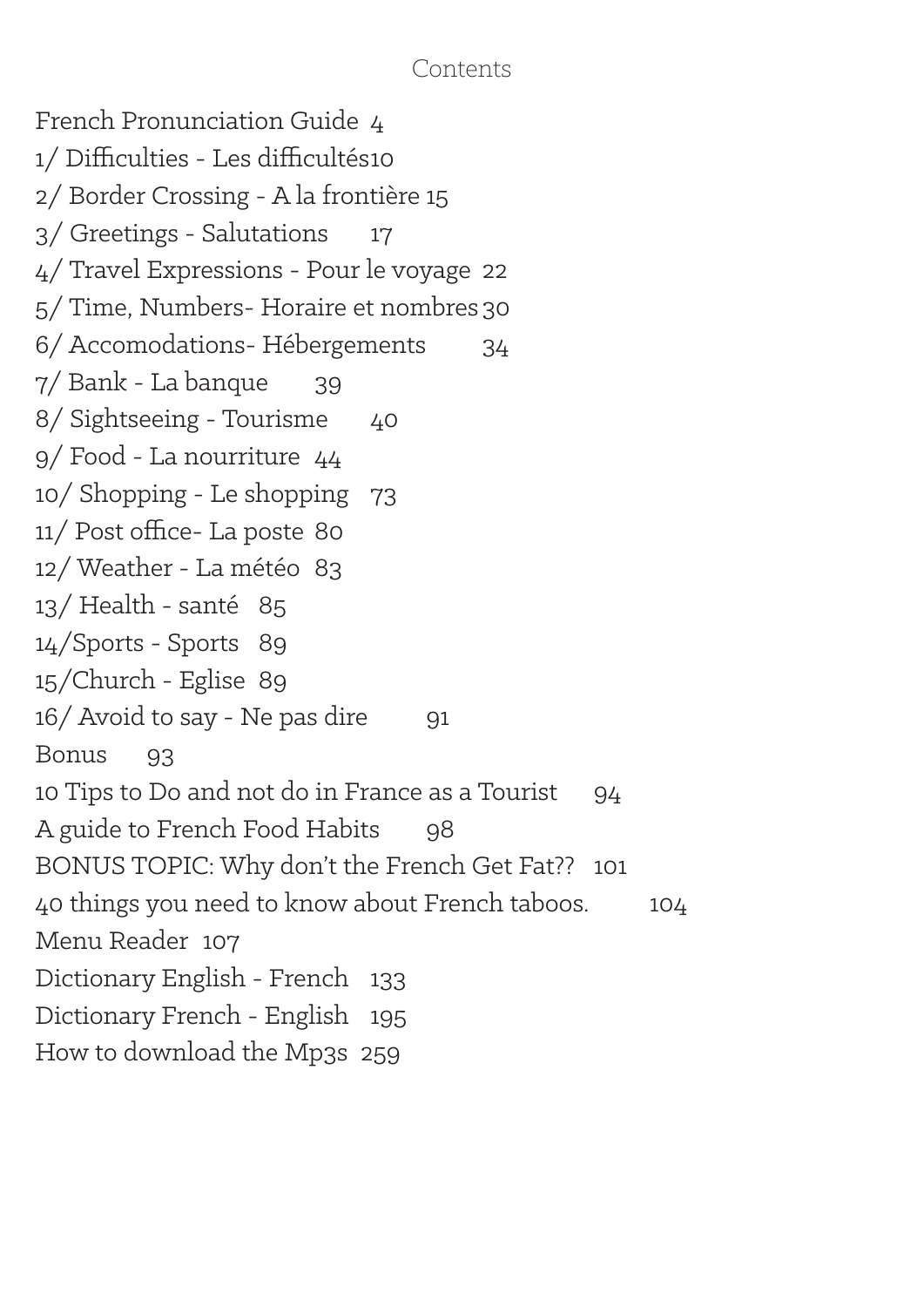### 3/ Greetings - Salutations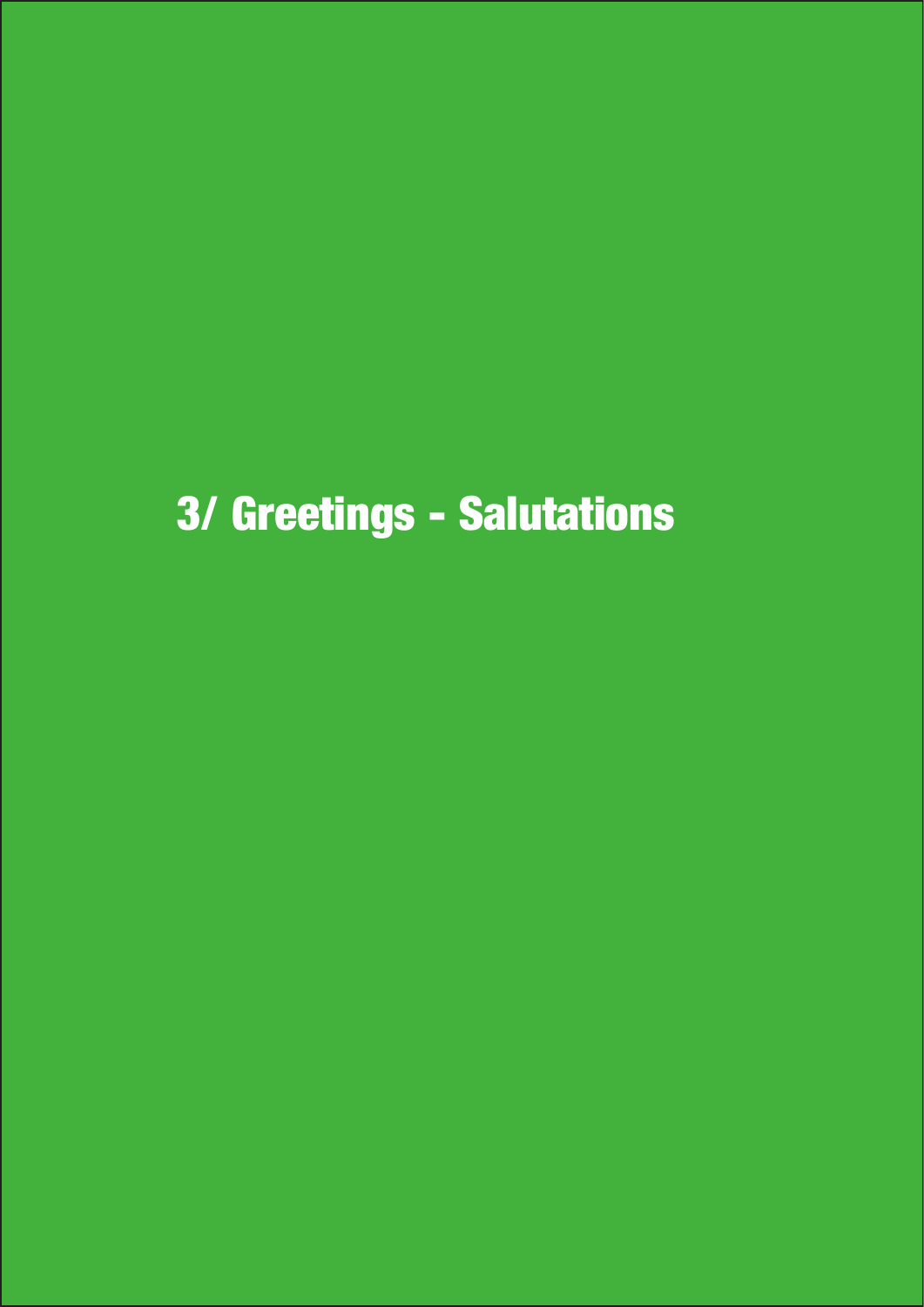When you meet someone you will need this section to make a good first impression.

| Good morning             | Bonjour                                        | baum-zhoor                                                  |
|--------------------------|------------------------------------------------|-------------------------------------------------------------|
| Good evening             | Bonsoir                                        | bawn-swahr                                                  |
| Hello                    | Bonjour                                        | bawn-zhoor                                                  |
| Hi.                      | Salut.                                         | sa-lew                                                      |
| Good night.              | Bonne nuit                                     | bon · nwee                                                  |
| Goodbye                  | Au revoir                                      | awr-vwahr                                                   |
| See you soon             | À bientôt                                      | ah bytn-toh                                                 |
| My name is Charles       | Je m'appelle XX                                | zheh ma-pel XX                                              |
| How are you?             | Comment allez-vous?                            | ko·mon ta·ley·voo                                           |
| Fine, thanks. and you?   | Bien, merci. Et vous?                          | byun mair-see ey voo                                        |
| What's your name?        | Comment vous appelez-vous?                     | ko·mon voo za·pley·voo                                      |
| My name is               | Je m'appelle                                   | zhe ma-pel                                                  |
| I'm pleased to meet you  | Enchanté/Enchantée. m/f                        | on-shon-tey                                                 |
| This is my               | Voici mon/ma  m/f                              | vwa·see mon/ma                                              |
| May i introduce          | Puis-je vous présenter                         | PWEE-zhuh voo pray-zahn-                                    |
| Mr (Mrs, Miss) XX?       | Monsieur(Madame, Mademoiselle)<br>XX?          | tay muh-syuh (ma-dahm, mad-<br>mwah-zel) XX?                |
| boyfriend                | petit ami                                      | pe-tee ta-mee                                               |
| brother                  | frère                                          | frair                                                       |
| daughter                 | fille                                          | fee-ye                                                      |
| father                   | père                                           | pair                                                        |
| friend                   | ami/amie m/f                                   | a·mee                                                       |
| girlfriend               | petite amie                                    | pe-teet a-mee                                               |
| husband                  | mari                                           | ma <sub>ree</sub>                                           |
| mother                   | mère                                           | mair                                                        |
| partner (intimate)       | partenaire                                     | par-te-nair                                                 |
| sister                   | sœur                                           | seur                                                        |
| son                      | fils                                           | feesss                                                      |
| wife                     | femme                                          | fam                                                         |
| Here's my                | Voici mon                                      | vwa·see mon                                                 |
| My brother               | Mon frère                                      | mawnfrair                                                   |
| My friend                | Mon ami                                        | maw na-mee                                                  |
| My wife                  | Ma femme                                       | mafahm                                                      |
| My husband               | Mon mari                                       | mawn ma-ree                                                 |
| My sister                | Ma sœur                                        | ma suhr                                                     |
| My daughter              | Ma fille                                       | ma fee-yuh                                                  |
| My son                   | Mon fils                                       | mawnfeess                                                   |
| My child                 | Mon enfant                                     | maw nahn-fahn                                               |
| The boy                  | Le garçon                                      | luh gar-sawn                                                |
| The girl                 | La jeune fille                                 | la zhuhn fee-yuh                                            |
| The man                  | <b>L'homme</b>                                 | lawm                                                        |
| The woman                | La femme                                       | lafahm                                                      |
| I am pleased to know you | Je suis heureux de faire votre<br>connaissance | djuh swee zuh-<br>ruh duh fehr vot -truh kawn-na-<br>sahnss |